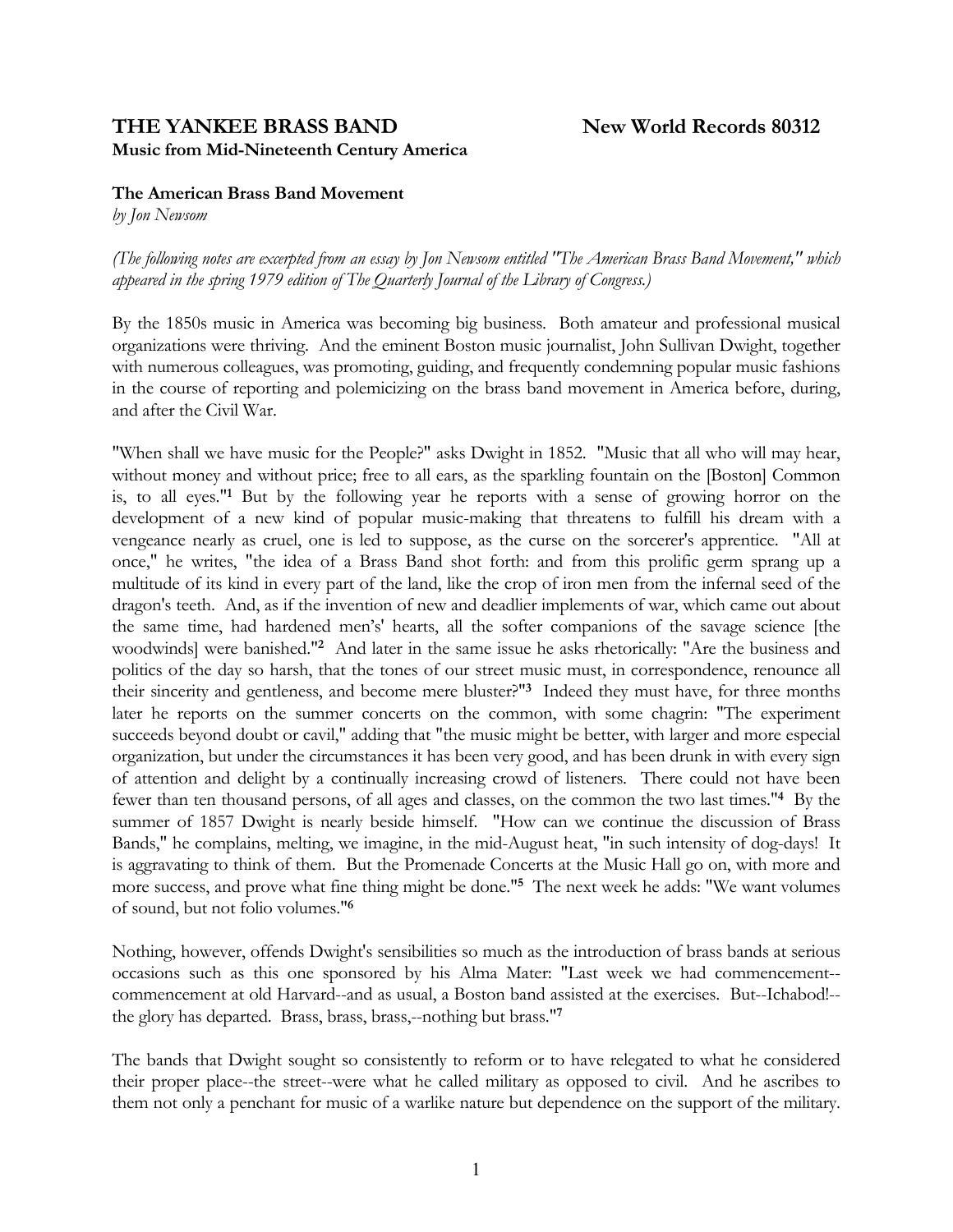"It is the military employment," he writes in 1856, "which creates and supports all our bands."**<sup>8</sup>** In assessing Dwight's statement we must remember that bands, whether made up of full-time professional musicians or amateurs, were not part of the U.S. militia before the Civil War, the years during which Dwight wrote, and that they could be and indeed were supported in many ways other than by military officers. Band concerts were supported by private subscription, public funds administered by local elected officials, and, even during the Civil War, by private industry. In 1862 band concerts in New York's Central Park were paid for by the railroads to increase fare income by transporting out-of-town concertgoers. **9**

### **Band Instruments**

The phenomenal rise of the brass band in mid-nineteenth-century America can be better understood if we trace its antecedents and some of the technical developments that produced the type of brasswind family from soprano to bass that was the staple of our bands in the Civil War era.

The aristocracy of colonial America supported the kind of ensemble for which Mozart and Haydn wrote their [...] open-air music under royal patronage. Thomas Jefferson, for example, wished to establish such an ensemble at Monticello for the entertainment of his household and suggested instrumentation to improve the U.S. Marine Band. Clarinets and oboes carried the melodic line; natural horns and bassoons gave harmonic support. The same kind of band provided military music during the American Revolution and for at least three decades afterward. Thus in one sense the wind band, once the privilege of the European aristocracy, was gradually acquired, unceremoniously but intact and in an orderly fashion, by the American people for whom it became a symbol of their newly acquired social and political status as well as a source of entertainment. A reminiscence of one of the last vestiges of this tradition in America appears in an anonymous article entitled "The Boston Band" in the Boston Musical Gazette of July 25, 1838:

Full well do I remember when I first heard the sound of a Clarinet, French Horn and Bassoon: it was at a regimental muster, where I went with my father, as a spectator. It was reported all around the country for weeks beforehand, that the Boston Band was to be at muster, being hired at great expense by Capt. Taylor, the liberal and noble-spirited commander of the new troop of Cavalry. This band was all the topic of conversation among the boys, and many a luckless urchin had to do penance for listening to the wonderful stories of its performances, instead of attending to his task.

At length the wished-for day arrived, and a glorious day it was, most clear and bright....we saw a brilliant company of high-horse prancing over the plain. When they had arrived within half a mile of the parade ground, they slackened pace, and the music struck up Washington's March....The march was continued until the company came in front of the public house, when it halted, and Capt. Taylor gave orders for Yankee Doodle. This fairly bewitched the crowd, and they rent the air with huzzas....**<sup>10</sup>**

The melodic dependency of the band on the reed instruments was gradually undermined after 1810 when a Dubliner named Joseph Halliday introduced his keyed bugle. Like the earlier development of the chromatic woodwinds, in which the length of the bore, and hence the fundamental with its possible harmonics, could be instantly changed by opening or closing one or more keys, Halliday's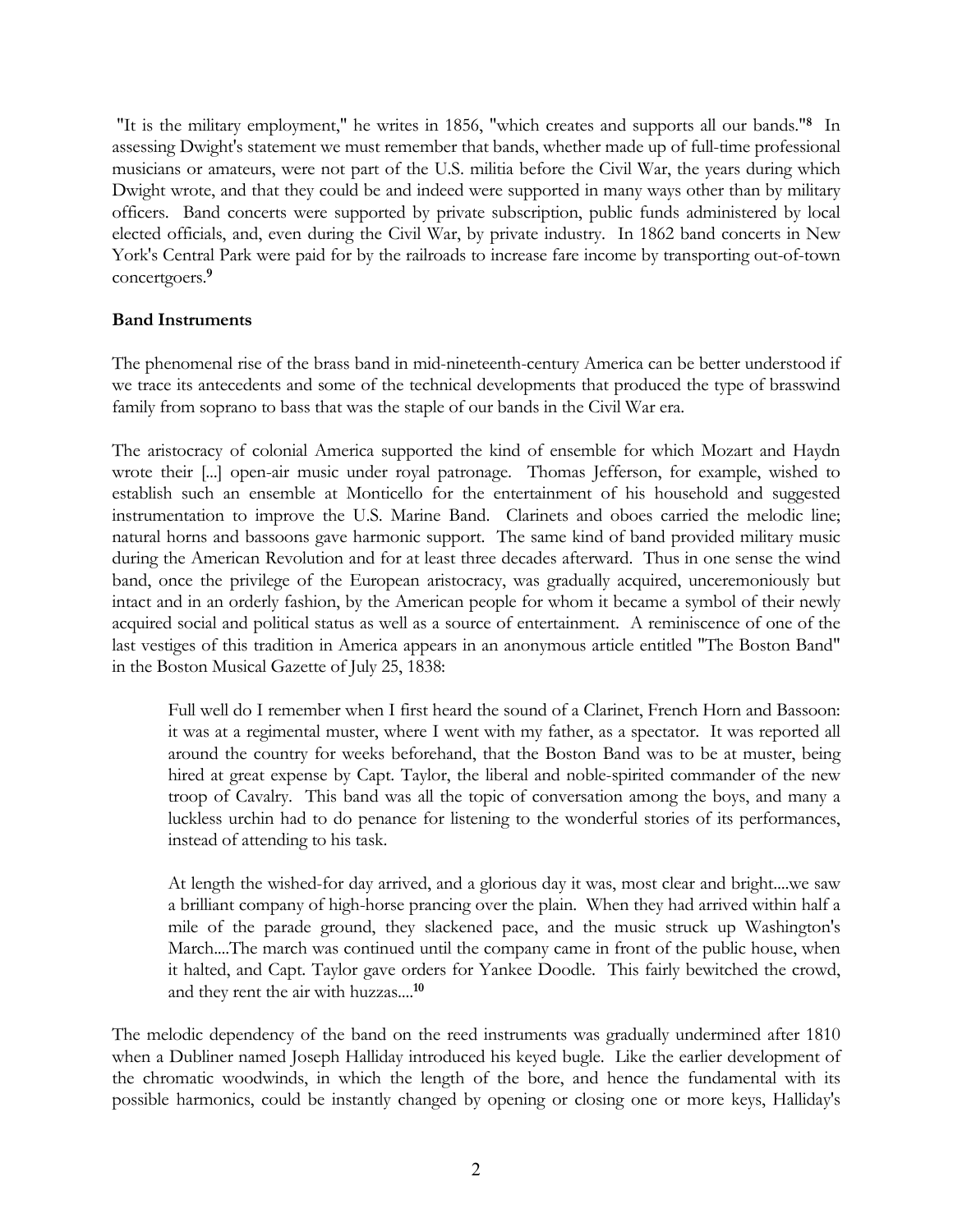invention was nothing new in principle. The keyed trumpet, for example, was already known. Halliday simply cut holes in the side of a bugle<sup>11</sup> and provided lever-operated padded keys for opening and closing them to get a full chromatic scale. Without having any special claims to originality, he had produced a good instrument at the right time which found an immediate market. It was only a matter of time before a full family of such instruments was developed: the ophicleides.**<sup>12</sup>**

In America the chromatic horns had gained at least an equal footing with the woodwinds as principal instruments as far as bands were concerned by 1835; we now generally consider that year, in which the first all-brass bands are known to have been established, as the beginning of the so-called brass band era.

Of course, not everyone greeted this development with enthusiasm. As the brasswinds became more homogeneous in sound, the loss of a band with highly individualized members was, as we have learned from reading Dwight, lamented by some. This is made more evident in the following excerpt from an 1893 article by William R. Bayley in the Philadelphia Evening Star. Bayley, who was an active bandsman from 1833 to the 1890s, recalls:

The average bands [during the 1840s] consisted of fifteen pieces--two E-flats bugles, 1st and 2nd French horns (without valves), the post horn, and E-flat trumpet. We had the brilliant tone of the slide B-flat trombone and F-bass trombone for bass, ophecleide [sic] (brass), and the serpent (a wooden instrument with keys), cymbals, snare and bass drums.

At the risk of being considered old fashioned I have protested against the summary banishment of many of these instruments. I have contended that all change is not improvement. These instruments, differing in the principle of their construction, had a different quality of tone, and therein is the strength of my plea. Band instruments of today are much better made and easier to learn, but from the E-flat cornet to the E-flat bass they are all constructed on the same principle, and have therefore the same kind of tone, only deeper, of course, as they descent.**<sup>13</sup>**

The fact that Bayley, writing in 1893, speaks of the homogeneous brasswind instrumentation indicates that the brass band was still predominant, at least in his mind.

In the 1840s a Frenchman, Adolphe Sax, inventor of the familiar saxophone, was one of several makers who developed a family of chromatic valved bugles--eventually called saxhorns--that combined the qualities of even timbre throughout their range, accurate intonation, effectiveness as ensemble instruments, and a degree of facility that made them playable without extraordinary technical ability while, at the same time, having the capability of satisfying the demands of a virtuoso. Sax was by no means the first to work on a chromatic horn. Inventors in Europe and the British Isles had been working with varying degrees of success in key-and valve-system chromatic brasswinds before the beginning of the nineteenth century. But Sax's success was remarkably complete, owing in no small part to the fact that he produced a good set of instruments at just the right time.

There were other factors as well that favored the acceptance of the new chromatic brasswinds. For one, there was already a demand for them not so much among orchestral musicians as among military bandsmen and a large number of aspiring amateurs. Valve horns in the soprano register--the French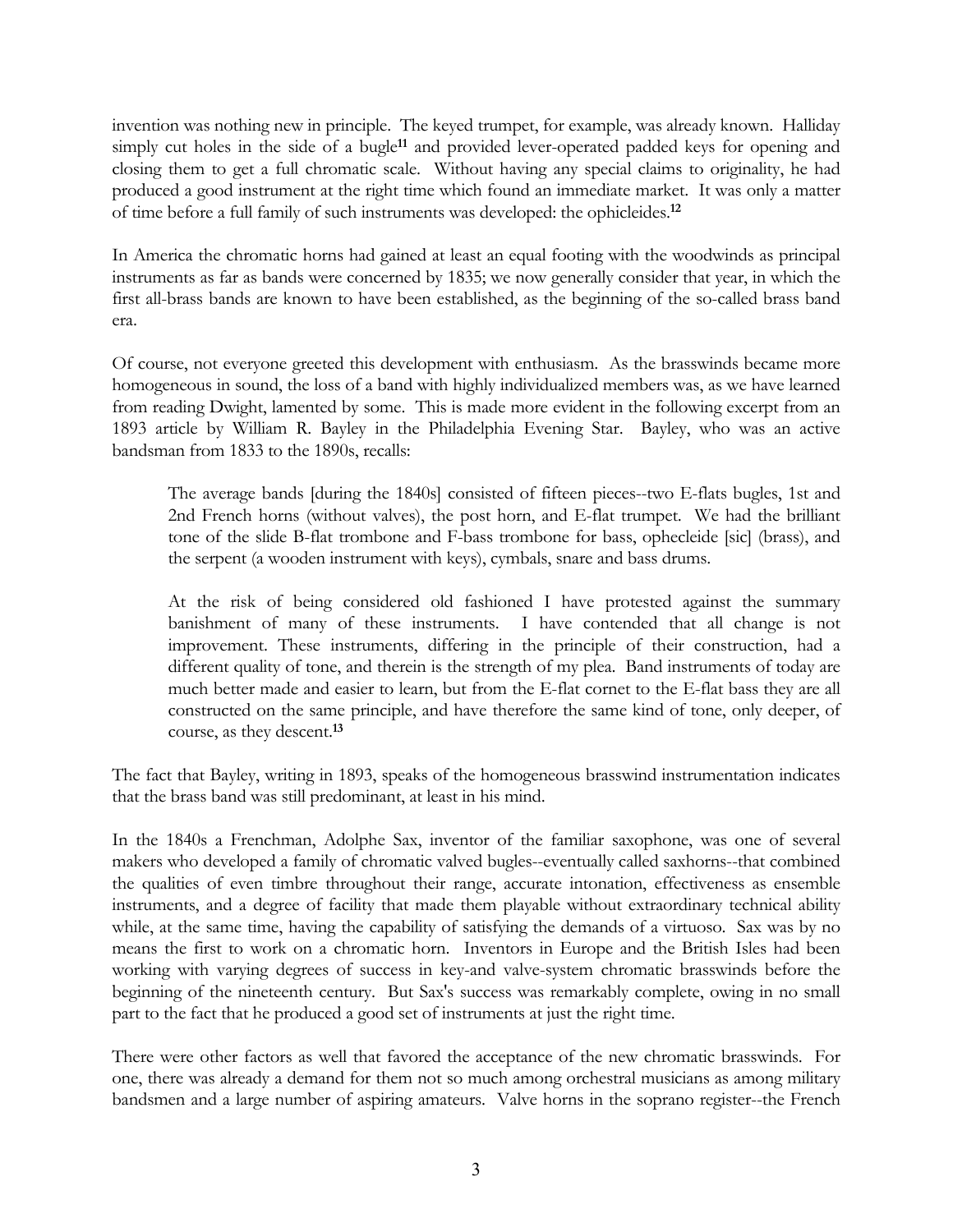cornet a pistons and the German soprano Flugelhorn--had already found a secure place in the bands of Europe, and an outstanding quintet of Englishmen, the Distins, was to publicize Sax's new family of horns through their widely successful public performances on the instruments. Thus, although families of saxhorns--and their German counterparts the Flugelhorns--were not destined to find a place in the orchestra**<sup>14</sup>** they were to become standard band instruments for years to come, and not least of all in Great Britain and America, where [...] interest in the formation of amateur brass bands was growing at such a rate that by the mid-1850s it had reached the proportions of a significant popular movement.

## **Band Music**

That there was a proliferation of brass bands with all the necessary hardware in mid-nineteenth-century America there is no doubt. But what of the hundreds of thousands of pages of music composed, arranged, published, or otherwise distributed from which the bands learned and played their parts? We regret to say, without unduly disparaging those who provide the present writer with a most worthy excuse for his profession, that paper, the fragile substance to which we commit many valuable records of our civilization, did not often survive the handling of practical musicians.

Faced with a paucity of documents, we offer a brief account of some of the most notable remnants in the collections of the Music Division [of the Library of Congress] which document that part of our musical past which is under consideration here.

In 1844 Elias Howe published in Boston his First Part of the Musician's Companion. It contained a number of "new and popular pieces in 6 and 8 parts, for a brass band, viz.: E-flat bugle, B-flat bugle, B-flat post horn, B-flat cornopean, tenor trombone, bass trombone, first ophicleide [sic], second ophicleide, & c."**<sup>15</sup>** These are printed in full scorewith movable type in the oblong format common for collections of sacred and some secular vocal music of the time.

Two years later, E.K. Eaton published, in elegantly engraved parts, Twelve Pieces of Harmony for Military Brass Bands. The instrumentation is larger than Howe's, calling for "E-flat bugle, 2 B-flat bugles, 1 cornopeon [sic] or post horn, 2 E-flat trumpets, 2 French horns, 2 alto ophicleides [sic], 3 trombones, 2 bass ophecleides, and side drums."**<sup>16</sup>** The pieces are rather difficult and demand equally high standards of musicianship from the entire ensemble.

By 1849, Allen Dodworth was instructing readers of the New York music journal Message Bird on the formation of brass bands.**<sup>17</sup>** In 1853 Dodworth published his Brass Band School, complete with scores for a number of pieces calling for the same instrumentation advocated in the Message Bird. Although he takes into account the variety of brasswinds available, including the keyed bugles and ophicleides, it is the saxhorns that get the highest recommendation. "I have always, in my own mind," he writes, "classed Trumpets, Post Horns, Trombones and French Horns, as supernumeraries; for, since the introduction of [keyed] Bugles, Cornets, Ebor Cornos and Sax Horns, they are no longer depended on for the principal parts." In forming a band of up to fourteen players, he advises: "Let nothing but Sax Horns, Ebor Cornos and Cornets, or instruments of like character be used, that is, valve instruments of large calibre."**<sup>18</sup>**

Here, he also mentions the special invention of the over-the-shoulder style horn. "In selecting the instruments, attention should be paid to the use intended; if for military purposes only, those with bells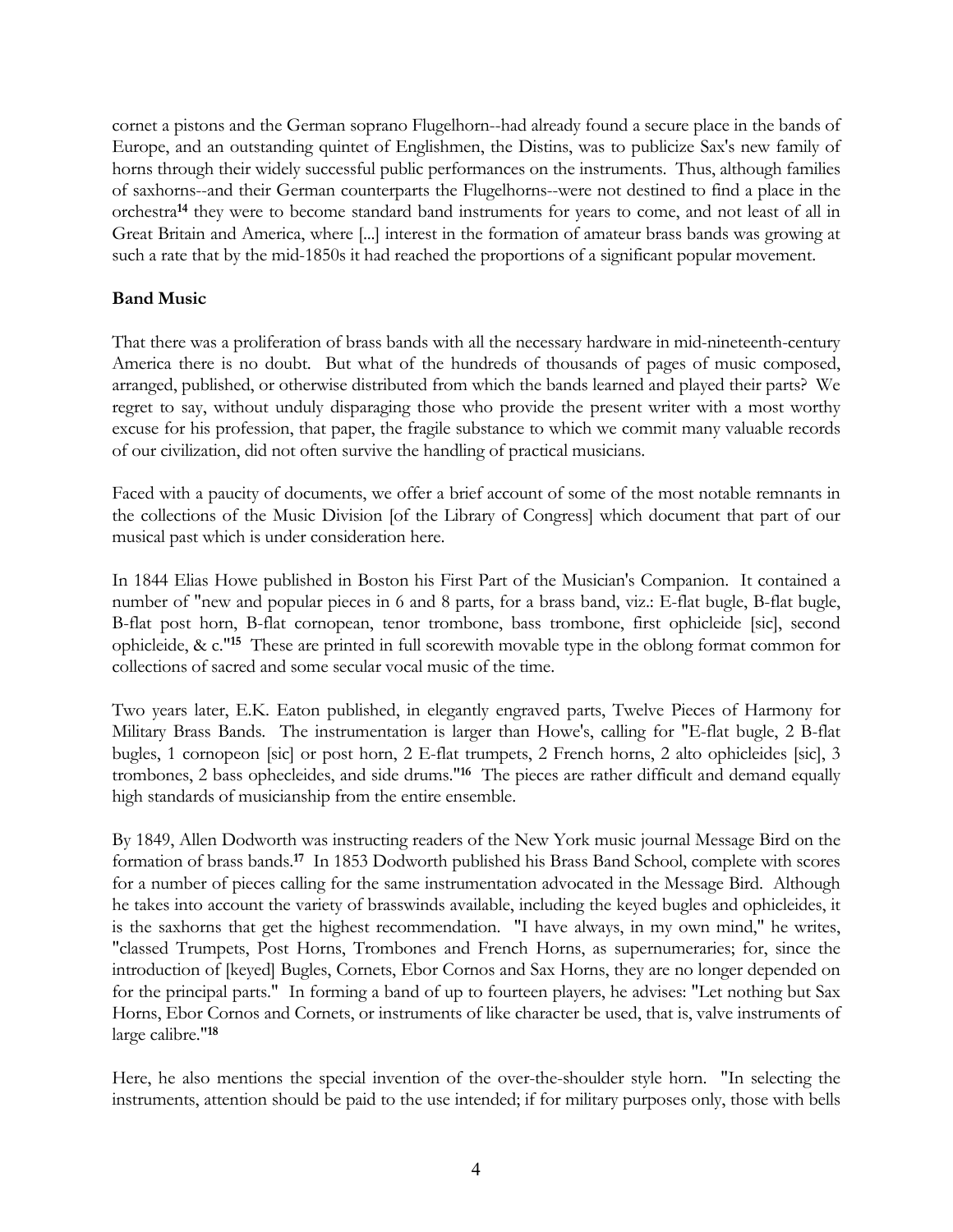behind, over the shoulder, are preferable, as they throw all the tone to those who are marching to it, but for any other purpose are not so good. These were first introduced by the Dodworth family in the year 1838." The application of this style probably was restricted to the trombones at first, but its popularity continued through the 1880s, for we find such instruments advertised in dealers' catalogs, along with the bell upright and bell front models, as late as 1888.**<sup>19</sup>**

In 1853 Firth, Pond and Company of New York began the publication of its Brass Band Journal, probably the first American publication of saxhorn pieces. The longevity of these attractive compositions and arrangements by G.W.W. Friederich is attested to by the fact that they were still being offered for sale in the 1870s.

A similar publication appeared in Cincinnati in 1859. It consisted, for the most part, of popular dances and quicksteps arranged from piano pieces for a band of from six to twelve players and was published by W.C. Peters & Sons as Peters' Sax-Horn Journal.

Yet, the most challenging band music of this period is found not in published form but in manuscript part books.

## **The Civil War Bands**

If ever there was a hope or danger of the demise of brass bands, the outbreak of war decisively cancelled or at least postponed the possibility. Throughout the long period of hostilities--both musical and otherwise--Dwight, our well-bred Yankee critic, maintained an attitude of gentlemanly stoicism. And so, for further news of development in the brass band world we must turn to accounts, usually fleeting references, in regimental histories. Many are anecdotal and told, often for mere comic relief, years after the event. Those drawn from letter and diaries have the better claim to reliability as well as to that spontaneity that brings us closer to the participants in the events recalled. In drawing from these sources it is our intention to have the words of eyewitnesses convey a sense of how bands functioned during the Civil War at home, in camp, and in battle.

According to the recollections of a musician printed in the Boston Transcript (August 9, 1890), "inducements were held out to quicken the enlistment of recruits by publicly announcing that a famous band would be attached to some particular regiment," as if such inducements were necessary. Edward Everett, observing the excitement in Boston, guessed that Lincoln's call might bring half a million volunteers. It is more likely that the employment of bands, like the wearing of flamboyant costumes that passed for military uniforms early in the war, was regarded by many as an appropriately festive gesture in the face of preparations for what was assumed would be a glorious and speedy victory.

But, unlike the bright costumes which, in most cases, gave way to regulation uniforms, bands and their music became a more sought after commodity as the hostilities wore on. Dwight's Journal, in one of its few references to bands in the war, notes on September 28, 1861, that

Gilmore's**<sup>20</sup>** celebrated band has been engaged to accompany Col. Stephenson's Regiment to the war. The band will consist of sixty-eight pieces, including twenty drummers and twelve buglers. Such a band was never enjoyed by a regiment before, and it will probably incite the men to heroic deeds if loyal men can need any new stimulus in such a time as this. The band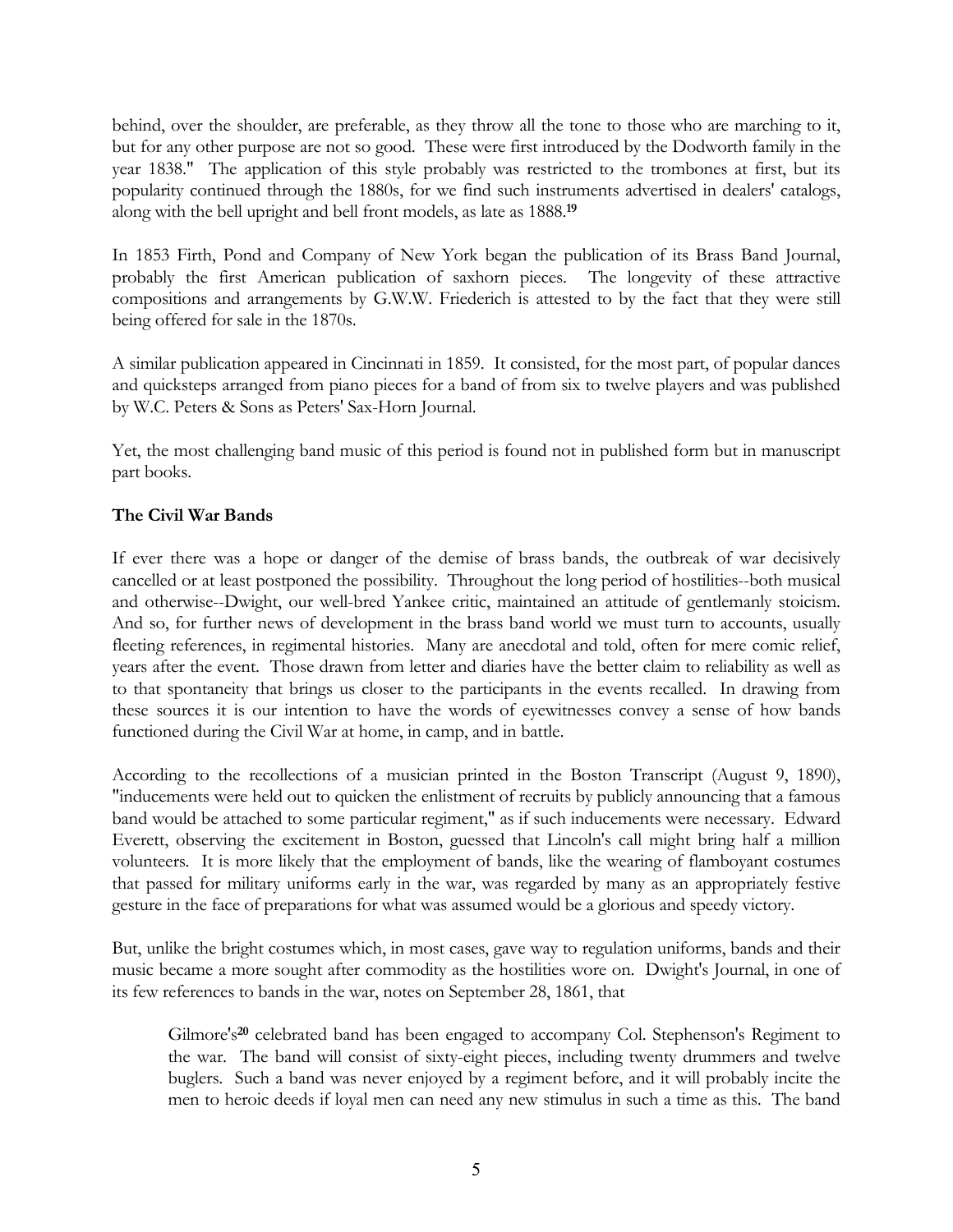will appear three times more before the Boston public at the Promenade Concerts. **21**

Gilmore's contract was with the 24th Massachusetts Volunteer Infantry and seems to have involved enlistment and, hence, the duty not only of playing in camp but of following the regiment into the field--and even the heat of battle, where he and his men were put to work, as most bandsmen were, as hospital corpsmen.**<sup>22</sup>** On his return, a year later, Gilmore advertised a concert in which his band--less one member, presumably lost in action--would perform

the gems of such music as have floated over the wild waves and mingled with the howling winds of Hatteras; such patriotic airs as fell upon the ears of three thousand rebel prisoners, and echoed through the dense woods of Roanoke; such strains as followed our victorious arms at Newbern, and vibrated through the deserted streets of that once fair city; and, more than all, such music as has revived the drooping spirits of many a weary soldier, or soothed the pain of many a wounded patriot. **<sup>23</sup>**

Another way in which regimental bands were formed, by far the cheapest, was by drawing upon the resources available from among the men in each company. With ten companies to a regiment and two musicians allowed to each company--that is to say the fifers, buglers, and drummers--one could put together some kind of band of twenty men or more, if the officers agreed to detail to the regimental band musically qualified men who had not enlisted as musicians.

This practice became especially popular after the passage in Congress of a bill on July 17, 1862, sections of which ordered the mustering out of regimental bands. The bill was approved by the president and announced in the War Department's General Order 91 of July 29, 1862. Rauscher's observation is interesting, although his band was mustered in after the order of July 29:

At the beginning of the war every regiment...had full brass bands, some of them numbering as high as fifty pieces. When it is considered that in every brigade there were from four to five regiments, three brigades in one division and three divisions in each corps, an aggregate of from thirty-six to forty bands is shown for every corps. When a division was encamped in a small space, which was frequently the case when on the march, and the band of each regiment performing at the same time at Regimental Headquarters, the effect of the confusion of sounds produced can hardly be imagined. Whilst this was an unnecessary arrangement and very expensive to the government, it kept a host of non-combatants in the rear of the army. Congress, however, at an early day passed an act abolishing all regimental bands in the volunteer service, with the provision that each brigade should be entitled to a band at the headquarters. It so happened that when the order of disbandment reached the Army [of the Potomac], the bands had seen considerable and hard service on the Peninsula, under General McClellan, and therefore the men gladly accepted their discharges and almost to a man went home. As a consequence the army was lift with scarcely anymusic.**<sup>24</sup>**

A band of the size described by Rauscher would have been double the number of twenty-four musicians authorized by General Order 49 of the War Department, August 3, 1861. By October of the same year, the War Department had already begun to trim the number of regimental bands by forbidding their further enlistment.**<sup>25</sup>** Quite possibly, the order was in response to actual abuses of General Order 49 resulting not only in a proliferation of bands but in monster bands full of deadbeats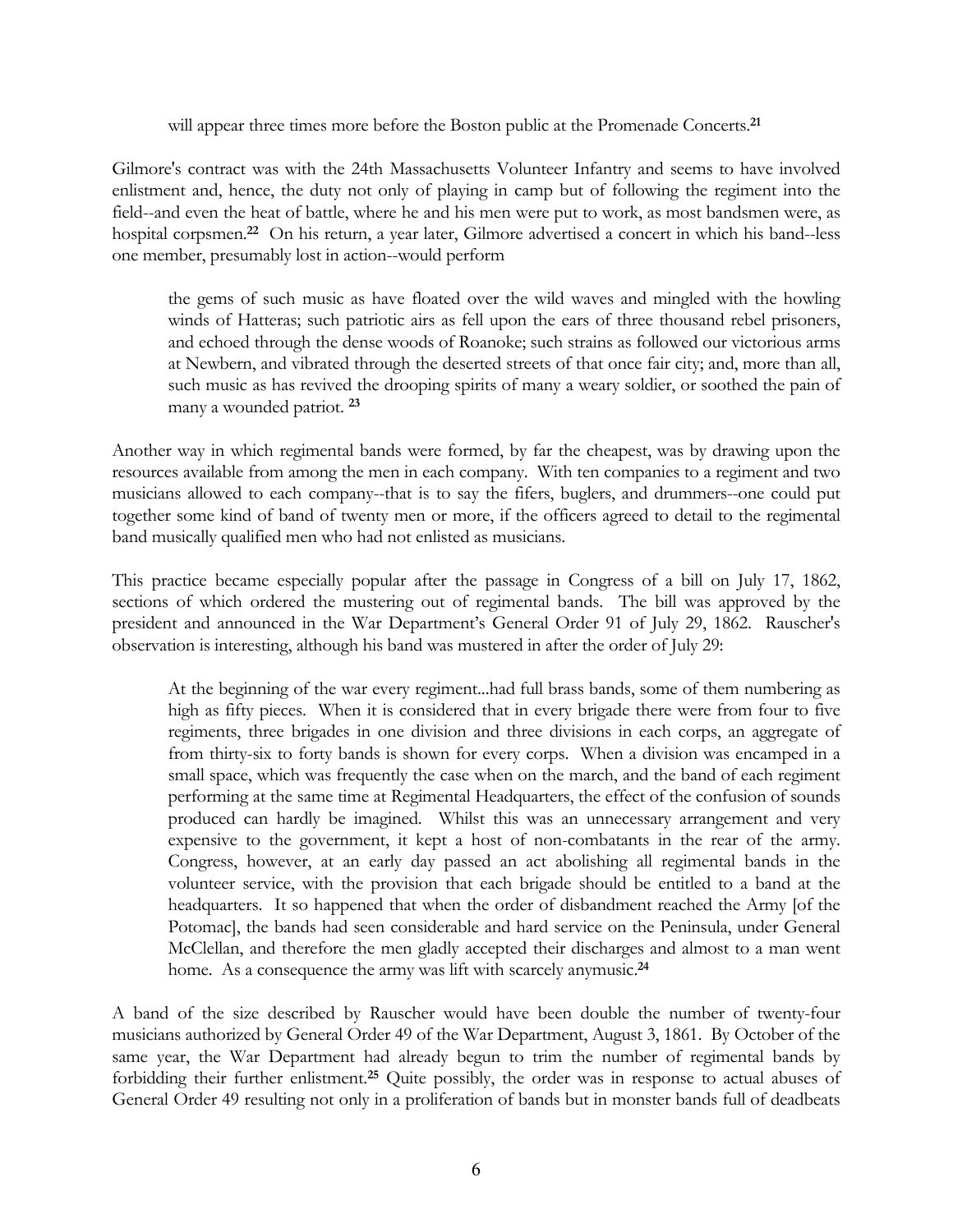or nonessential personnel. In any case, by 1862, as the Union faced its greatest crisis from Lee's imminent invasion of the North, the more drastic measure of dropping regimental bands became necessary. Before the order of July 29, there were an estimated 28,428 enlisted musicians in the North. Of these, 14,832 were bandsmen.**<sup>26</sup>** Thereafter, such men, if they were to continue with the regiments, had either to be supported entirely by the members of the regiment or drawn from the musicians authorized as company fifers, buglers, and drummers. Undoubtedly, many compromises were reached in order to maintain regimental bands. Notwithstanding Rauscher's comment that the disbanded musicians "almost to a man went home," bands proliferated and, throughout the war, were heard on all manner of occasions, even during the heat of battle. For example, we read of bands performing service in the trenches. Lieutenant Thompson of the 13th New Hampshire describes an incident occurring just after the battle of Cold Harbor, June 8, 1864:

This evening the Band of the Thirteenth goes into the trenches at the front, and indulges in a "competition concert" with a band that is playing over across in the enemy's trenches. The enemy's Band renders Dixie, Bonnie Blue Flag, My Maryland, and other airs dear to the Southerner's heart. Our Band replies with America, Star Spangled Banner, Old John Brown, etc. After a little time, the enemy's band introduces another class of music; only to be joined almost instantly by our Band with the same tune. All at once the band over there stops, and a rebel battery opens with grape. Very few of our men are exposed, so the enemy wastes his ammunition; while our band continues its playing, all the more earnestly until all their shelling is over.**<sup>27</sup>**

### **Post Civil War Bands**

At the close of the war many of the Yankee bands went home, perhaps to regroup as "civic" bands, as brassy as ever (much to the annoyance of John Sullivan Dwight, who resumed his antibrass campaign with his customary vigor), some to participate in a final victory celebration by marching in Washington or some hometown, or joining in the playing of the Star Spangled Banner for the flag raising ceremony at Fort Sumter on April 14, 1865, hours before Lincoln's assassination.

During the war, the quality of military (brass) bands had improved, as Dwight himself acknowledged. "Everyone who walks our Boston streets," he wrote in 1862, "or who attends the war meetings, must have been struck with the great improvement in some of our Military Bands of late…The wonder is where so many musicians come from in these war times, and that while so many go off to the war, more than ever before seem to have sprung up at home. **<sup>28</sup>** Moreover, with the end of the war there was for Patrick Gilmore, once Dwight's fair-haired boy, a golden opportunity to put his promotional genius to work. The specter of monster concerts, consisting of massed bands or instrumental forces impressive for their sheer number, had only peeked over the horizon when the war temporarily arrested its progress in the direction of full-scale looming. In Gilmore's famous "Peace Jubilee" concerts, where thousands of performers entertained simultaneously in a display of acoustic brute force before an audience almost as large as the legion of orchestral and choral talent that confronted it, Dwight found a newer and better target for his arsenal of invective.

On this note, we might end the story of the heyday of the brass band movement in America--or begin any number of others. However, we feel that Dwight, who posthumously has been our virtual coauthor, should be given this opportunity to express the generous side of his nature more fairly: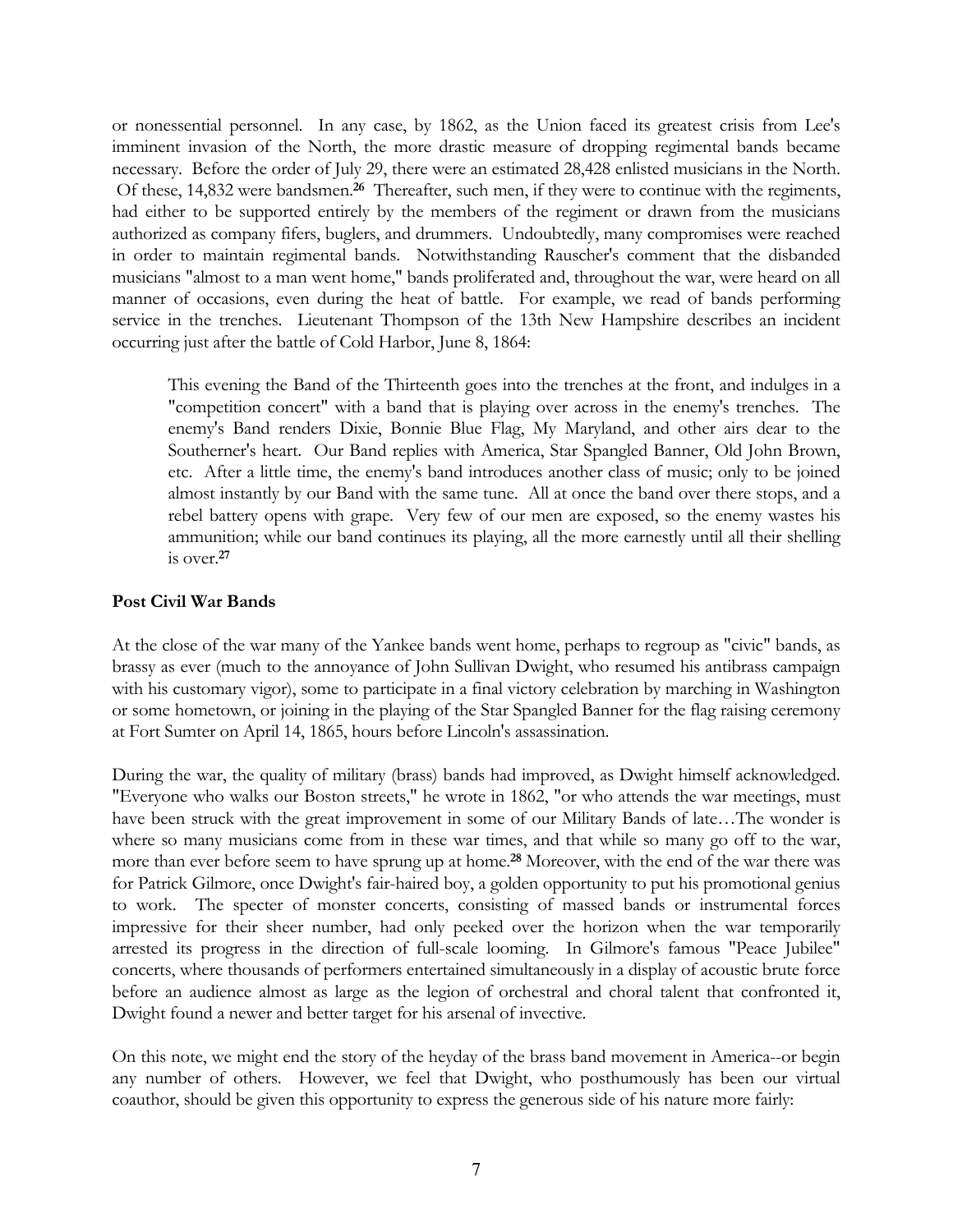It is easy to sneer at popular music, and to exalt the education of the ear to be derived from listening to classical or intricate compositions. But while the common people are the listeners to the concerts on the Common, and the class who patronize the great organ, the opera and the oratorio are away at Swampscott and Mount Washington, the preferences of the popular heart have a right to be consulted.**<sup>29</sup>**

#### **Notes**

- 1. Dwight's Journal of Music (May 29, 1852): 63.
- 2. Ibid. (April 16, 1853): 9.
- 3. Ibid., p. 13.
- 4. Ibid. (July 16, 1853) 119.
- 5. Ibid. (August 15, 1857): 159.
- 6. Ibid. (August 22, 1857): 166.
- 7. Ibid. (August 2, 1856): 141.
- 8. Ibid. (June 21, 1856): 93-94
- 9. Ibid. (July 5, 1862): 111.
- 10."The Boston Band," Boston Musical Gazette (July 25, 1838): 51-52.
- 11.Specifically, he used a model that most closely resembled the French military bugle of the time, a wide conical bore instrument. It should not be confused with the modern American military instrument commonly called a bugle, more properly called a "field trumpet," which is, in fact, a trumpet without valves.
- 12.The technical disadvantage of this construction (notwithstanding the charming sound produced by the instruments) is that, except when all holes are closed, much of the sound comes not from the bell of the horn but from the open hole. Since it is the bell of the horn and the shape of the last one-third of the bore that most influences its tone, it is easy to see why the valve system has been ultimately preferred for brasswinds. The long established acceptability of the open-hole system for woodwinds may have given Sax the idea of recycling, if not saving, the keyed bugles and ophicleides--a species he helped endanger--by substituting for the brasswind mouthpiece a single reed, as is used on clarinets. Thus, he "invented" the saxophone.
- 13.Quoted by William Carpenter White in A History of Military Music in America (New York: Exposition Press, 1944), p. 63.
- 14.Only the bass, or tuba, of the kind first developed and introduced in Berlin in 1838 by Wilhelm Wieprecht, is now consistently used in orchestras (the baritone is occasionally used). His tuba was a contrabass Flugelhorn. Orchestral use of the saxhorn ensemble is found in quite special cases: e.g., Berlioz's Troyens and Respighi's The Pines of Rome.
- 15.Elias Howe, Jr., First Part of the Musician's Companion (Boston: Elias Howe, Jr., 1844), title page.
- 16.E.K. Eaton, Twelve Pieces of Harmony for Military Brass Bands (New York: Firth and Hall, 1846), title page.
- 17.Allen Dodworth (1822-1896) was the most prominent member of a family that contributed significantly to a musical life in New York. He and his father, Thomas, became managers of a band in 1838 and succeeded in developing their business to include providing bands and orchestras, establishing a dancing school, composing and arranging music, publishing, and sell, as well as developing, musical instruments.
- 18.Allen Dodworth, Brass Band School (New York: H.B. Dodworth, 1853), pp. 11-12.
- 19.J.Howard Foote, Catalogue of Musical Instruments (New York: J. Howard Foote, 1888), p.36.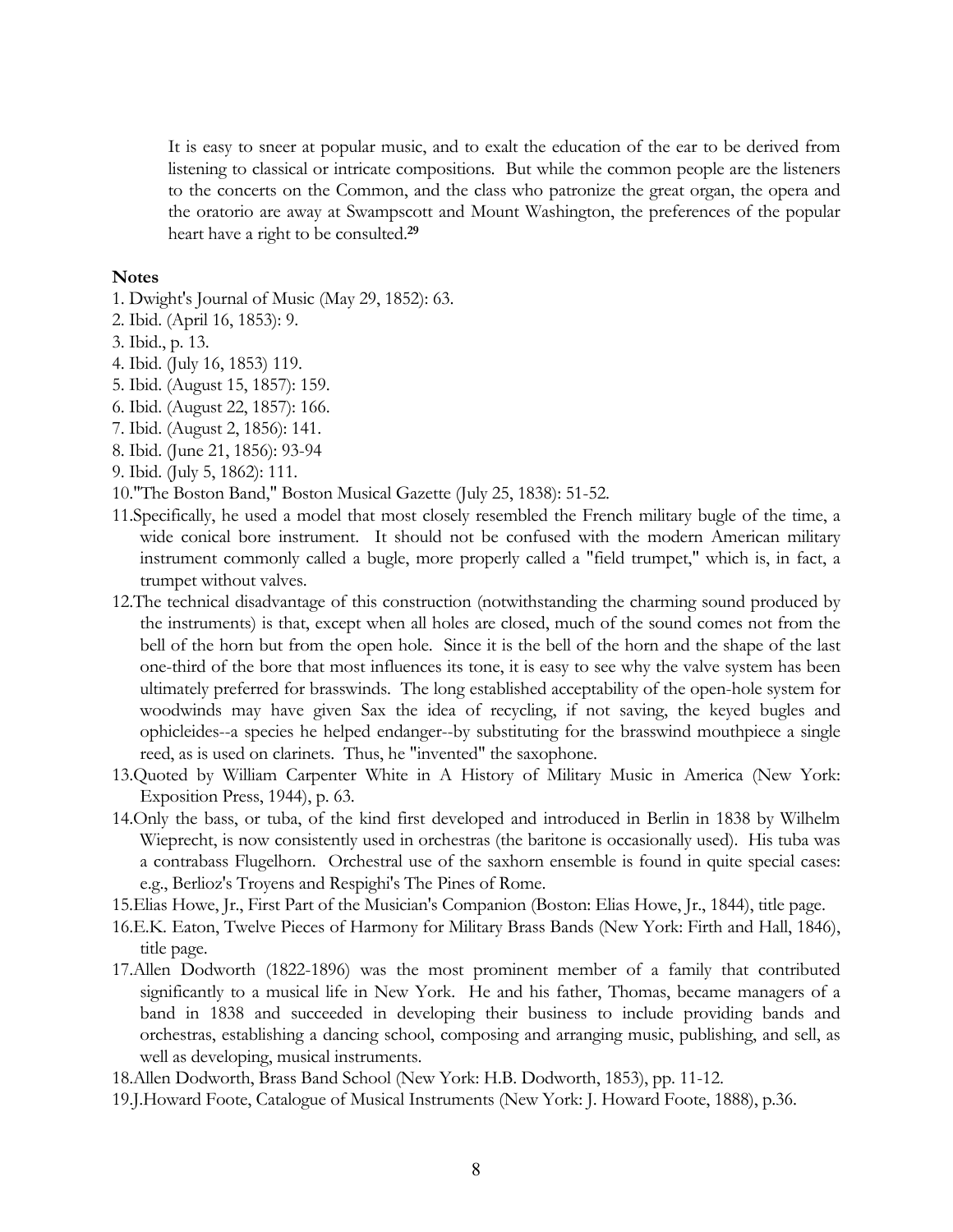- 20.Patrick Sarsfield Gilmore, who was born in Ireland, was to prove himself a true innovator in band instrumentation. He made the most important contribution to the concert band in America before John Philip Sousa by eventually developing an instrumentation that enabled a large wind ensemble to produce effects comparable to a full orchestra at a time when American orchestras of high quality were scarce.
- 21. Dwight's Journal of Music (September 28, 1861): 207.
- 22.See Alfred S. Roe, The Twenty-fourth Regiment, Massachusetts Volunteers, 1861-1866 (Worcester, Mass.: Twenty-fourth Veteran Association, 1907), pp. 124 and 417.
- 23.Dwight's Journal of Music (September 13, 1862): 191.
- 24.Ibid., pp. 14-15.
- 25.See Daniel Eldredge, The Third New Hampshire and All About It (Boston: E.B. Stillings and Co., 1893), p. 993.
- 26.Mann, History of the Forty-fifth Regiment, p. 195.
- 27. S. Millett Thompson, Thirteenth Regiment of New Hampshire Volunteer Infantry in the War of the Rebellions, 1861-1865: A Diary Covering Three Years and a Day (Boston & New York: Houghton, Mifflin and Company, 1888), p. 369.
- 28.Dwight's Journal of Music (September 6, 1862): 183.
- 29.Ibid. (August 28, 1868): 301.

*In addition to his studies on the history of band music,* Jon Newsom*, assistant chief of the Music Division, has published numerous articles on musical subjects ranging from improvisational jazz to the songs of Stephen Foster and Henry Clay Work. His liner notes also appear on New World Records NW 251 Where Home Is.* 

#### **Working with Period Instruments**

*by Robert Sheldon* 

Attempts at music-making with more or less period instruments often describe the outcome as having utilized "original instruments." It is probably a little misleading to use that overworked term since it may infer a degree of authenticity that's not possible or necessary as a goal in itself. If the "original instruments" and consequent performance do, indeed, offer accurate information, then the performance serves in part as an educational statement. But if one assumes that music-making has always been primarily to entertain and move the emotions of the listener, then any attempt at reconstructing typical performances by means of period instruments and playing techniques should mainly serve to entertain.

For this recording the American Brass Quintet Brass Band made use of nineteenth century instruments in the performance of this music. The use of such instruments helps approach a sort of timbre and aesthetic that suits the music and aids the performer. But musicians playing these instruments today bring to the performance an experience based on a century's worth of changing musical styles, study in conservatory situations unknown to the old bandsmen, and repertoire including jazz, early music, and avant-garde. Therefore, our musical results from using nineteenth century brass are bound to be different from those achieved by nineteenth century bandsmen whose musical experience was likely to have been limited to the period itself.

While almost any sort of brass ensemble of adequate size, such as a symphony orchestra brass section, could in fact play this music, it is safe to conclude that it will sound most in character if the parts are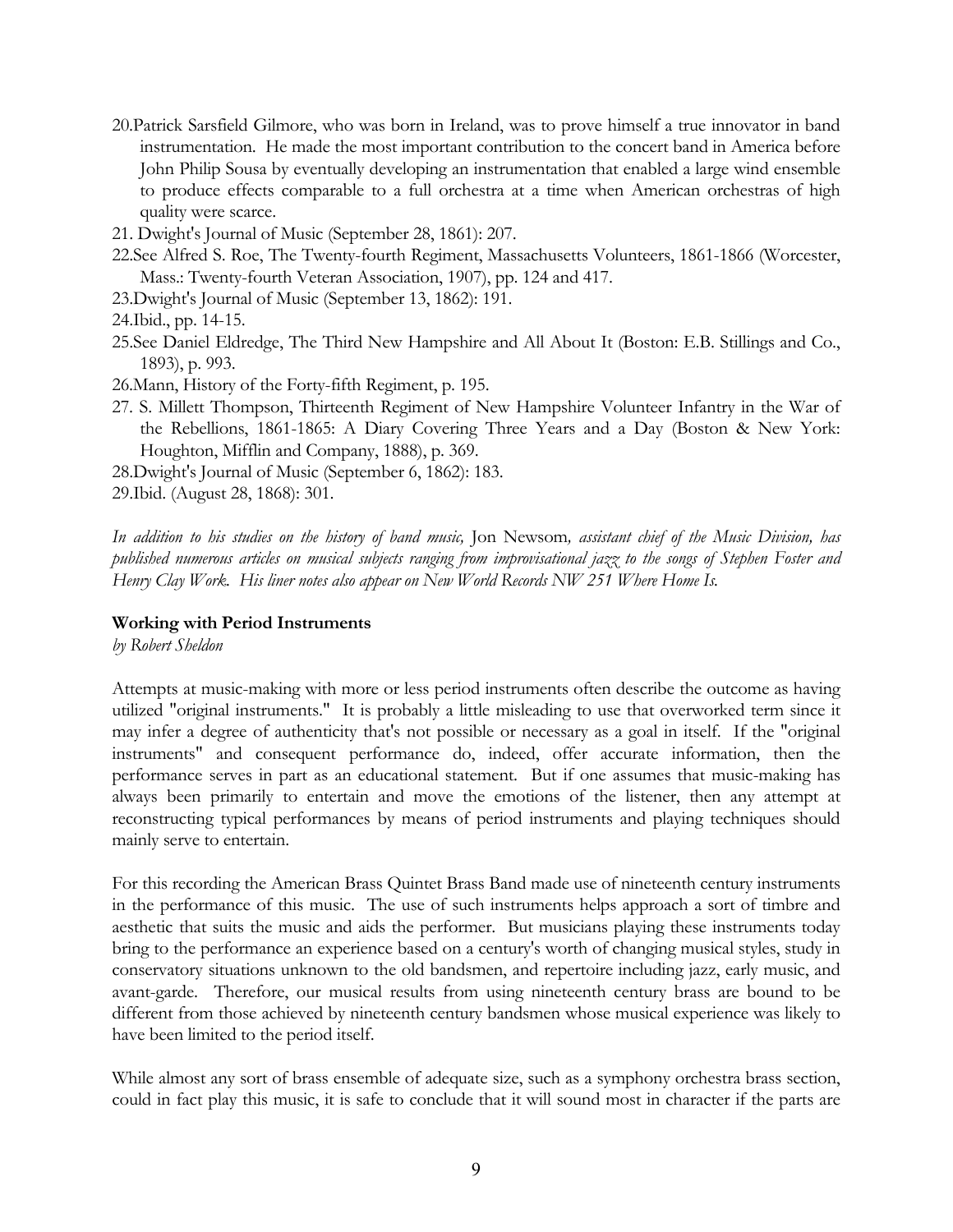covered by some form of the instruments specified. Carrying that a step further, using instruments like those of the period might then lend still more to the character.

Such projects are never without problems, and foremost is the fact that the quality of instruments varied much more than during the present. The collections of the Smithsonian Institution Division of Musical Instruments, for example, contain a large number of instruments obtained new in 1882 from the New York firm of J. Howard Foote, and the 28 brass band instruments in the assortment appear to have come from the John Stratton factory. The playing qualities of this group vary rather amazingly and if used to form a band of that size would not yield an ensemble of 28 satisfied players.

Certainly the few great American brass bands of the period were fine, enjoyable, likely virtuoso ensembles. Better quality playing was achieved then as now in that conscientious players select the instrumental equipment that works best for them, and the collected results then develop the ensemble. The main problem is that good but diverse instruments made in different locations do not necessarily reflect the pitch preference of the area where the ensemble is located. In the American Brass Quintet Brass Band, the flattest instrument of the assortment was the Seltmann E-flat tuba, and the entire band tuned down slightly to the pitch of one instrument. Similarly, the first B-flat cornet, the B-flat bass, and the second E-flat tenorhorn (altohorn) has very flat second partials; and while that was a common tuning problem for many instruments of the period, the notes sounded by that partial were used very liberally by the arrangers of the time. This was especially true of the B bass (or upper octave bass line) in which the second partials of the instrument sounded the frequently used B flat and A flat in the great octave (a major ninth and tenth below middle C respectively).

The selection of instruments for this recording was made from several collections and sources that were readily available to us at the time. Historically, it was not uncommon for a band to order a set of instruments all made in one factory. An interesting example would be the municipal band of Staunton, Virginia (known as the Stonewall Brigade Band ever since its duty with the local militia during the Civil War). In the late 1850s it purchased a set of eleven nickel silver, over-the-shoulder band instruments from the Philadelphia firm of Klemm & Brothers, which was said to have imported the instruments from the Antoine Sax Factory in Paris. To acquire a set of instruments in this manner would offer a group all at one pitch, but the varying quality aspect was likely to be a problem.

Besides tuning, other matters of technique and choice of mouthpieces had to be made. Compromise was least possible in the case of the three E-flat altos, which were here played by musicians who are principally horn (French horn) players. Though the horn mouthpiece might at first feel most comfortable to a hornist, it does not work very well, acoustically, on the alto horn. Consequently, our alto trio made use of alto mouthpieces.

The four cornetists and four of the five lower instruments used a selection of modern, period-like mouthpieces requiring whatever tapered shanks were necessary for proper fit or tuning. In the case of the B-flat bass, a very small tuba mouthpiece was used. Although the mouthpiece used in the recording was larger than those that had been used for such instruments, the resulting bass sound was richer, which offered an appropriate amount of bass line from only two players. Period photographs and surviving instruments reveal that the mid-nineteenth century bands often appeared to have more tuba players than necessary.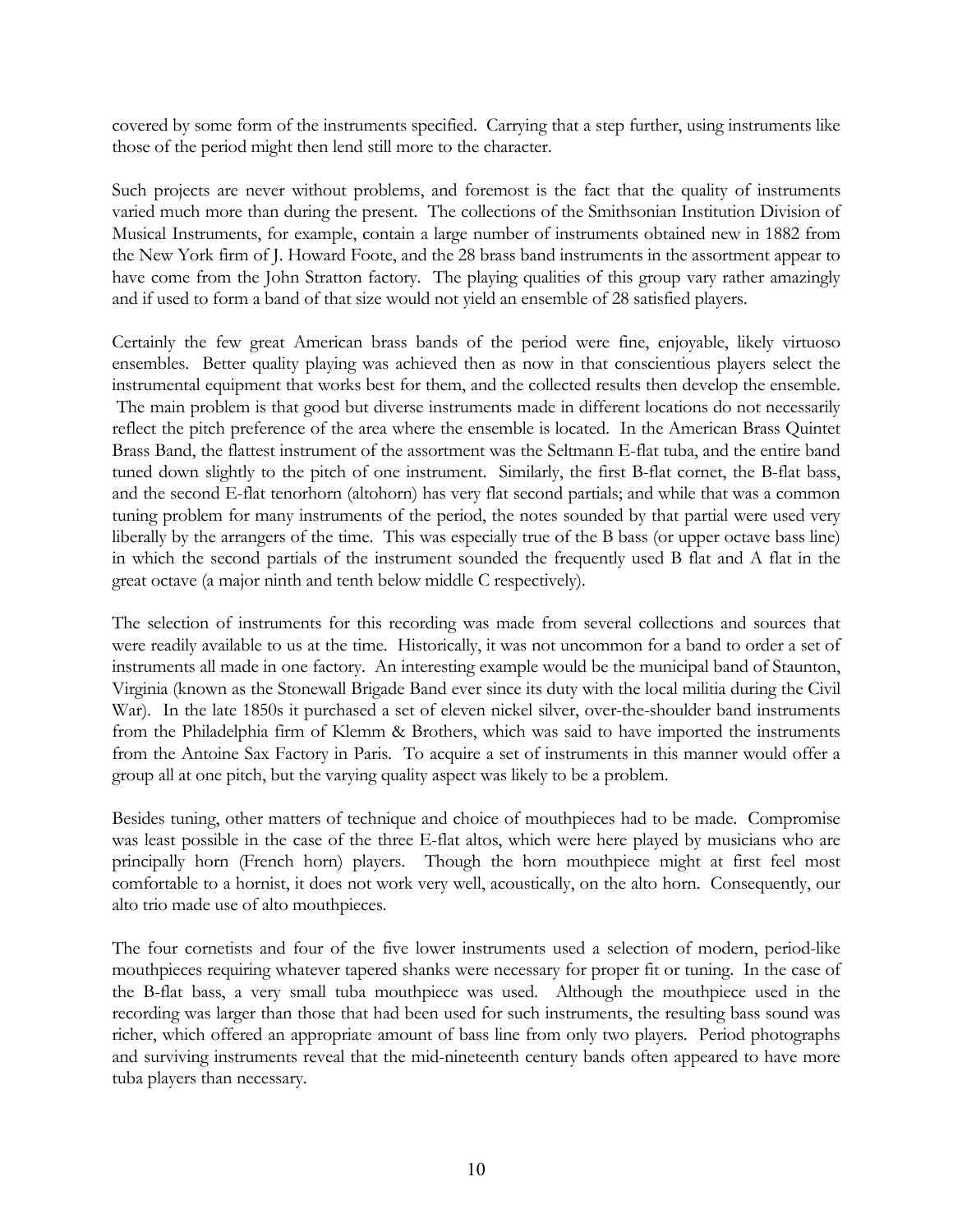The earlier music on this recording dates from a period when the American soprano brass players and makers seemed to favor the treble saxhorns (the upper instruments from the flugelhorn-tuba group) over the cornets, although often the band parts for all of these instruments were marked "cornet." In America, that term referred to any or all of the valve soprano brass instruments that were available. By the 1870s, there was a trend to more cornet-like treble brass, or musically speaking, timbres more brilliant than the high saxhorns. The American Brass Quintet Brass Band here reconstructs an ensemble using only cornets.

The selection of percussion instruments proves to have many similar considerations. Although there are styles and sizes of bass and field drums that one might associate with typical American midnineteenth century bands, it was often a practical routine to recycle older drums, sometimes altering their sizes or other aspects to fit the most current need. This is especially true in the case of the bass drum. In making our selection, the most important factor to consider was the conditions of the skin heads on the existing drums. Skin heads are greatly affected by atmospheric conditions, and during the second day of recording, changes in humidity made it necessary to keep an electric fan aimed at the bass drum between takes.

The American mid-nineteenth century brass band scene was a rather developed and very popular form of entertainment, but the period seems to have left very little written word regarding details that would now be helpful for current performance. For example, an 1853 band training tutor by Allen Dodsworth, "The Brass Band School," provides fingering charts, ranges, and amusing suggestions about set-up and rehearsal decorum for beginning bands, etc., but it offers practically nothing about stylistic preferences regarding loudness, vibrato, and tempos for the dance music frequently played in the period. Some critics of the brass band movement, however, did seem to feel that the more amateur bands played too loudly.

Because of this dearth of information on performance practices, questions of tempo choices naturally arise in a recording project such as this. Since period bands played not only park concerts but dance music for pure entertainment as well, we have offered the polkas and several of the quicksteps at fairly "up" tempos. Diary accounts from bandsmen of the period also offer little of musicological value regarding details about tempo, etc., but they certainly indicate that the brass bands were driven by much attention-loving zeal. To put on a really good show and send 'em home happy was what it was all about, and it is tempting to think that a spritely tempo was often heard just for the mere fun of it.

Robert Sheldon *is museum specialist in the Division of Musical Instruments of the Smithsonian Institution. He performs frequently on horn as well as early instruments and is leader of the Washington Saxhorn Ensemble. On this recording he played third altohorn.* 

For over twenty years, The American Brass Quintet has been one of this country's leading chamber ensembles. With a repertoire spanning five centuries, the Quintet frequently programs its own editions of works from the fifteenth century to the present and has commissioned and premiered over one hundred compositions. The Quintet offers an annual New York concert series, regular tours throughout the United States and Europe, and has recorded for the Columbia, Titanic, and Delos labels. Its members are Raymond Mase and John Aley, trumpets; David Wakefield, horn; Ronald Borror, trombone; and Robert Biddlecome, bass trombone.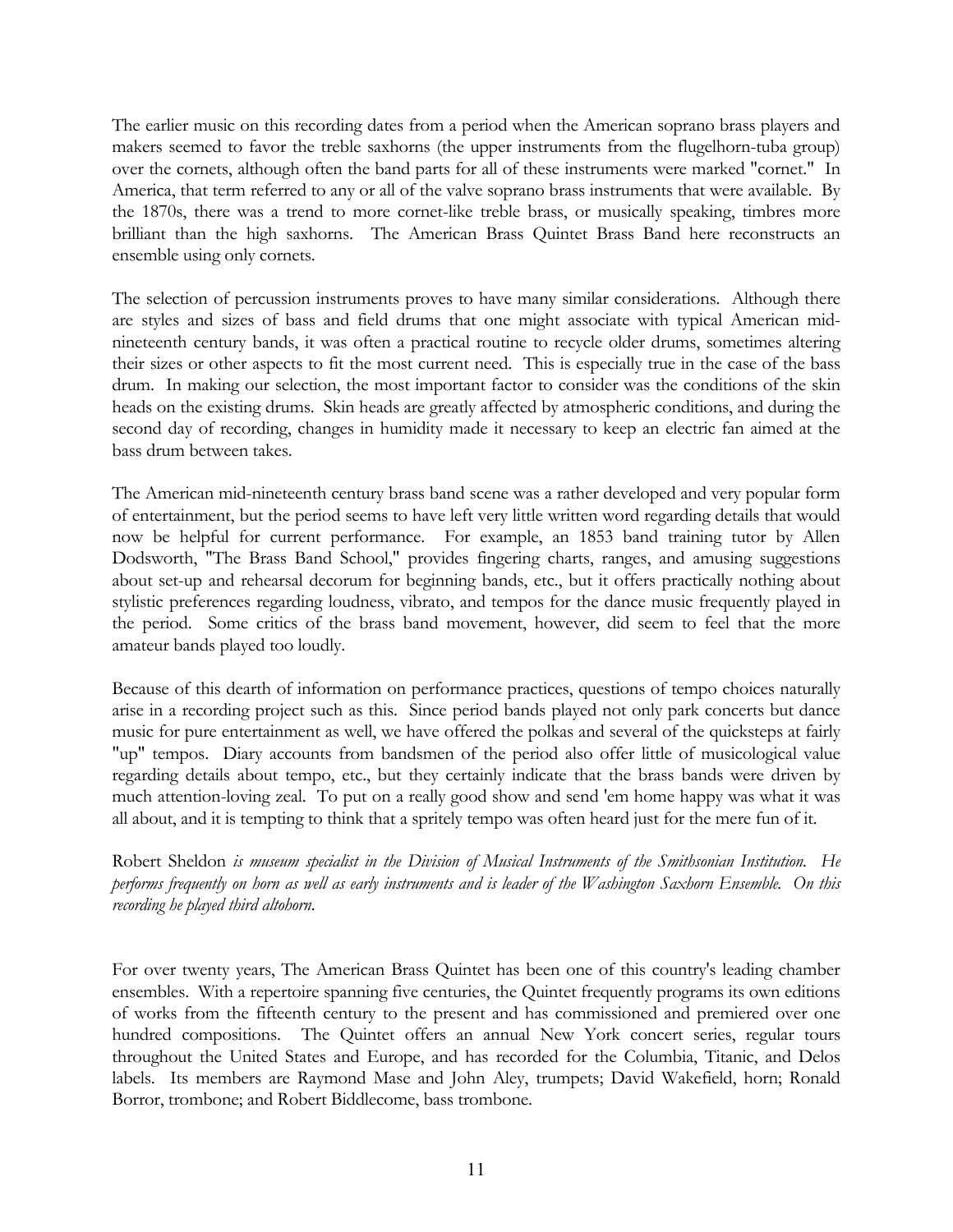The American Brass Quintet Brass Band is an ensemble organized by the members of the American Brass Quintet to present this country's nineteenth century brass band literature in its authentic performing complement of 14 players (12 on brass and 2 on percussion) and on period instruments. The Band gave its debut performance in November 1981 in New York, and this disc marks its premier recording.

Our thanks to Elizabeth Lessard at the Manchester New Hampshire Historical Association, to Richard Jackson at the New York Public Library, and to Jon Newsom at the Library of Congress for their assistance in obtaining scores for the music performed on this recording; to Laurence Libin at the Metropolitan Museum of Art and Dr. Robert Rosenbaum for their assistance in obtaining a number of the instruments used on this recording; to Donald Hunsberger at the Eastman School of Music and Frank Cipolla at SUNY-Buffalo for their valuable information.

1st Eb cornet and leader: Raymond Mase 2nd Eb cornet: Robert Lang 2nd Bb cornet: Lee Soper solo Eb tenorhorn/altohorn: David Wakefield 2nd Eb tenorhorn/altohorn: Randal Ulmer 3rd Eb tenorhorn/altohorn: Robert Sheldon 1st Bb tenorhorn: Ronald Borror 2nd Bb tenorhorn: Benjamin Peck Bb baritone: Robert Biddlecome Bb bass: Toby Hanks Eb bass: John Stevens drums & percussion: Benjamin Herman and Daniel Druckman The Yankee Brass Band Music from Mid-Nineteenth Century America Presenting The American Brass Quintet Brass Band Performed on Nineteenth-Century Instruments in the Collections of The Metropolitan Museum of Art, Dorothy and Robert Rosenbaum, and Others 1- Arizona Quickstep.................2:44 (John F. Stratton scores, Library of Congress) 2- Bond's Serenade...................2:13 (Hosea Ripley manuscripts collection, New York Public Library) 3- No One to Love....................2:14 (Walter Dignam Manuscrsipt Score Book, Manchester Historical Association) 4- Blondinette Polka.................1:49 (Ripley) 5- Mabel Waltz.......................4:55 (Stratton) 6- Helene Schottisch.................2:09 (Dignam) 7- American Hymn.....................1:59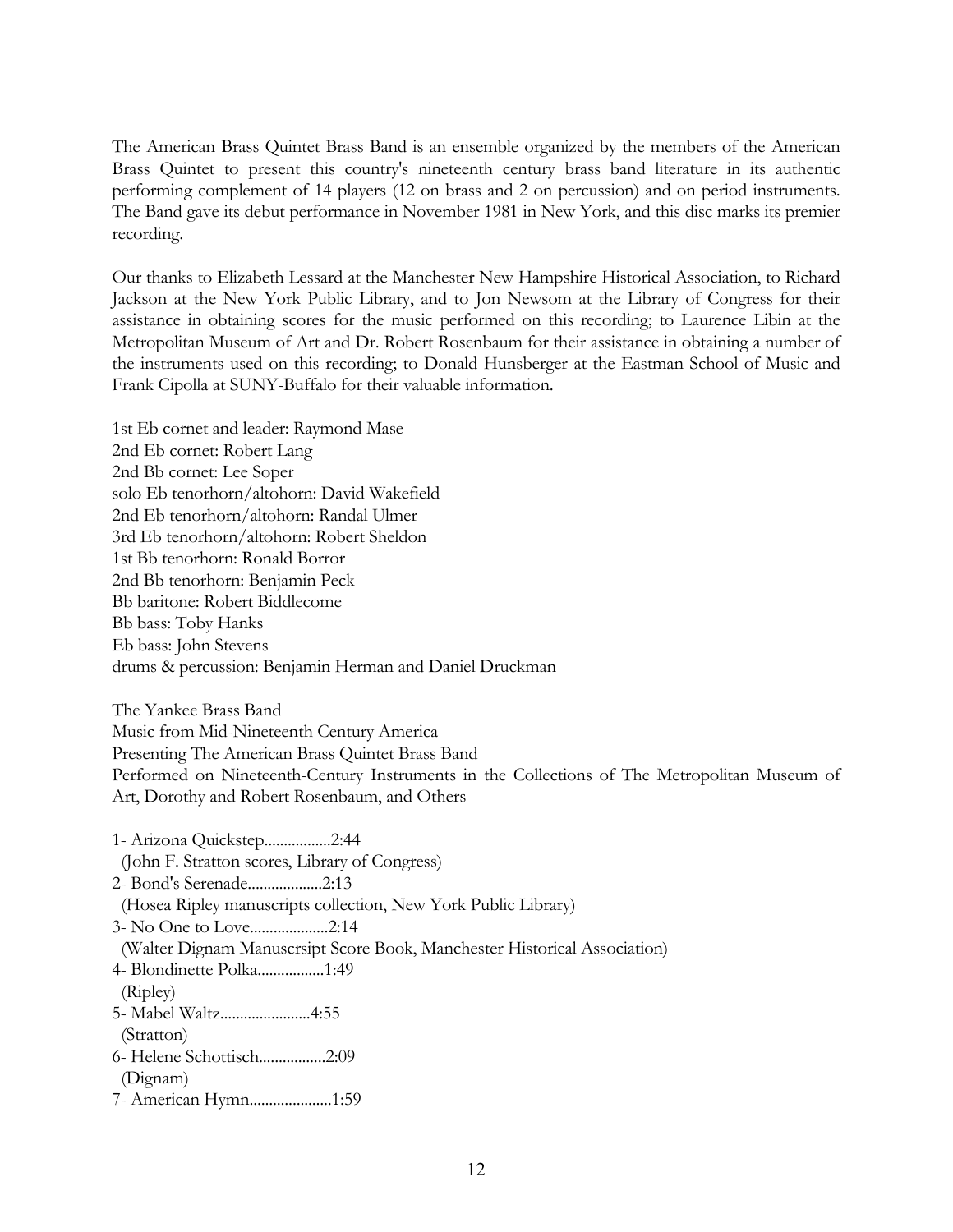(Ripley) 8- Red Stocking Quickstep............2:56 (Ripley) 9- Mockingbird Quickstep.............3:46 (Ripley) 10- "Memories of Home" Waltz.........3:41 (Stratton) 11- Schottische......................1:30 (Ripley) 12 The Moon is Above Us..............2:16 (Stratton) 13- Brin d'Amour Polka...............2:43 (Stratton) 14- Goodnight My Angel...............2:22 (Stratton) 15- Fireman's Polka..................3:32 (Ripley)

# **This disc was made possible by grants from the Rockefeller Foundation and The National Endowment for the Arts**

Producer: Elizabeth Ostrow Project Coordinator: Raymond Mase Recording Engineers: John Kilgore, Tom Lazarus, Randy Brown Recorded at Vanguard's 23rd Street Studio (Masonic Temple), New York Editing: John Kilgore Cover art: Fritz Meyer. "German Winter Garden." (1856) Color lithograph. The Metropolitan Museum of Art, The Edward W.C. Arnold Collection of New York Prints, Maps and Pictures, bequest of Edward W.C. Arnold, 1954 Photograph: courtesy of Robert M. Hazen

### FOR NEW WORLD RECORDS:

Herman E. Krawitz, President; Paul Marotta, Managing Director; Paul M. Tai, Director of Artists and Repertory; Lisa Kahlden, Director of Information Technology; Virginia Hayward, Administrative Associate; Mojisola Oké, Bookkeeper; Ben Schmich, Production Associate.

RECORDED ANTHOLOGY OF AMERICAN MUSIC, INC., BOARD OF TRUSTEES: David Hamilton, Treasurer; Milton Babbitt; Emanuel Gerard; Adolph Green; Rita Hauser; Herman E. Krawitz; Arthur Moorhead; Elizabeth Ostrow; Don Roberts; Patrick Smith; Frank Stanton.

Francis Goelet (1926-1998), Chairman

# **NO PART OF THIS RECORDING MAY BE COPIED OR REPRODUCED WITHOUT WRITTEN PERMISSION OF R.A.A.M., INC.**